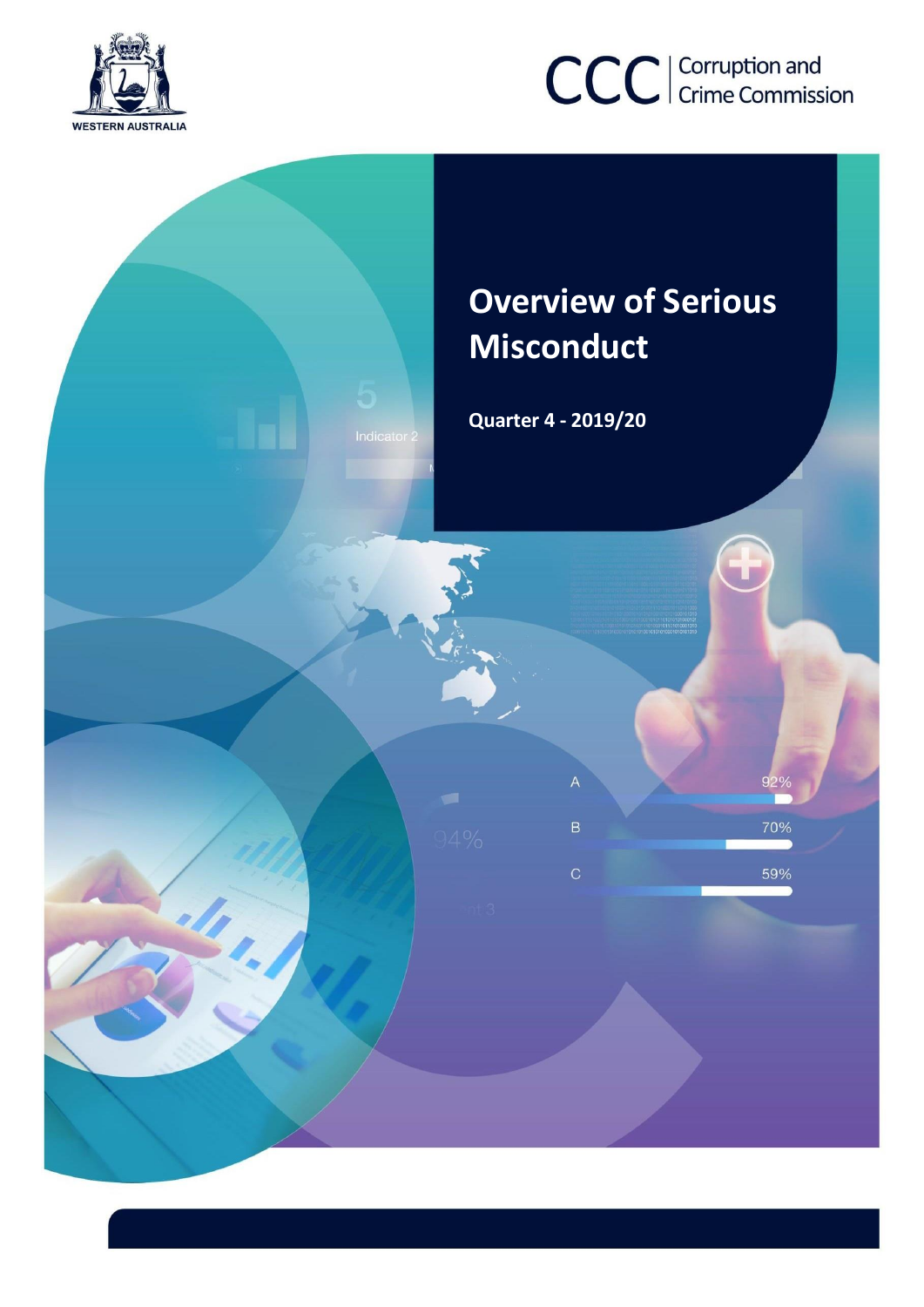| Corruption and<br>| Crime Commission

# **WA Police Force**

#### **Allegation categories**

| Neglect of duty<br>226 allegations                             |
|----------------------------------------------------------------|
| Breach of code of conduct/policy/procedures<br>168 allegations |
| Unprofessional conduct<br>164 allegations                      |
| Assault - physical/excessive use of force<br>94 allegations    |
| Corrupt Conduct<br>57 allegations                              |
| All other allegations<br>197 allegations                       |



**20%**

**8%**

**18%**

# **WA Public Sector (excluding WA Police)**

#### **Allegation categories**



Allegations were identified between 1 April 2020 and 30 June 2020 from notifications received by the Commission.

#### **Contact the Corruption and Crime Commission**

Level 5, 45 Francis Street  $\bullet$ Northbridge WA 6003

General Enquiries (08) 9215 4888 Report Corruption 1800 809 000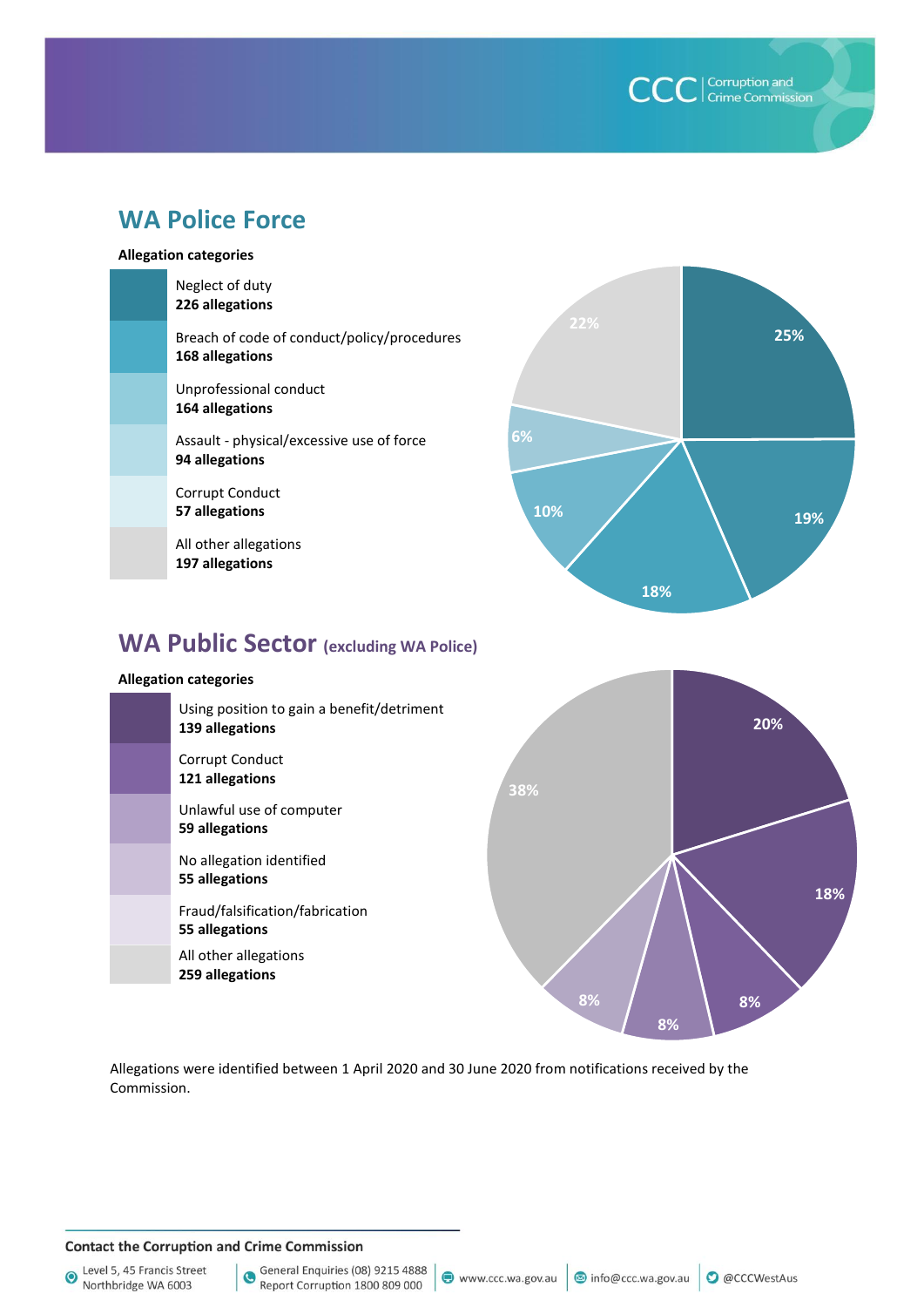|                                  | Q1 2019/2020 | Q2 2019/2020 | Q3 2019/2020 | Q4 2019/2020 |
|----------------------------------|--------------|--------------|--------------|--------------|
| Number of allegations identified | 1.314        | 1.491        | 1.334        | 1594         |

#### **Table 1. Public Sector Allegations**

| <b>Authority</b>                       | Q1 2019/2020<br>No. | Q2 2019/2020<br>No. | Q3 2019/2020<br>No. | Q4 2019/2020<br>No. |
|----------------------------------------|---------------------|---------------------|---------------------|---------------------|
| Western Australia Police Force         | 728                 | 730                 | 730                 | 906                 |
| Other agencies/authorities             | 121                 | 234                 | 204                 | 223                 |
| WA Health                              | 269                 | 110                 | 88                  | 129                 |
| Local government                       | 86                  | 121                 | 122                 | 110                 |
| Department of Justice                  | 69                  | 79                  | 93                  | 122                 |
| Department of Education                | 12                  | 154                 | $26^{1}$            | 33                  |
| Subject agency not within jurisdiction | 29                  | 63                  | 71                  | 71                  |
| <b>Total</b>                           | 1.314               | 1,491               | 1.334               | 1594                |

## **Table 2. Allegation Source**

| Section of Act reported under                 | Q1 2019/2020 |      | Q2 2019/2020 |      | Q3 2019/2020 |      | Q4 2019/2020 |      |
|-----------------------------------------------|--------------|------|--------------|------|--------------|------|--------------|------|
|                                               | No.          | No.  | No.          | %    | No.          | %    | No.          | %    |
| s. 25 Reports from the public                 | 516          | 39%  | 623          | 42%  | 681          | 51%  | 755          | 47%  |
| s.26 Commission's own proposition             | 4            | 1%   | 0            | 0%   | 4            | 1%   | 33           | 2%   |
| s.28 Notifications from notifying authorities | 755          | 57%  | 856          | 57%  | 616          | 46%  | 761          | 48%  |
| s.45M(d) Public Sector Commission             | 39           | 3%   | 12           | 1%   | 33           | 2%   | 45           | 3%   |
| <b>Total</b>                                  | 1.314        | 100% | 1.491        | 100% | 1.334        | 100% | 1594         | 100% |

### **Table 3. Allegations: Western Australian Police Force by category**

|                                           | Q1 2019/2020 |     | Q2 2019/2020 |     | Q3 2019/2020 |      | Q4 2019/2020 |     |
|-------------------------------------------|--------------|-----|--------------|-----|--------------|------|--------------|-----|
| <b>Allegation category</b>                | No.          | %   | No.          | %   | No.          | %    | No.          | %   |
| Neglect of duty                           | 175          | 24% | 181          | 25% | 156          | 21%  | 226          | 25% |
| Breach of code of conduct/policy etc.     | 160          | 22% | 155          | 21% | 175          | 24%  | 168          | 18% |
| Unprofessional conduct                    | 108          | 15% | 108          | 15% | 104          | 14%  | 164          | 18% |
| Assault - Physical/excessive use of force | 74           | 10% | 76           | 10% | 92           | 13%  | 94           | 10% |
| Corrupt Conduct                           | 28           | 4%  | 16           | 2%  | 12           | 1.5% | 57           | 6%  |
| <b>Total</b>                              | 545          | 75% | 536          | 73% | 539          | 74%  | 709          | 77% |

 $1$  The arrangement which previously facilitated bulk notifications by the Department of Education was rescinded in Q3.

**Contact the Corruption and Crime Commission** 

Level 5, 45 Francis Street<br>Northbridge WA 6003

 $\overline{a}$